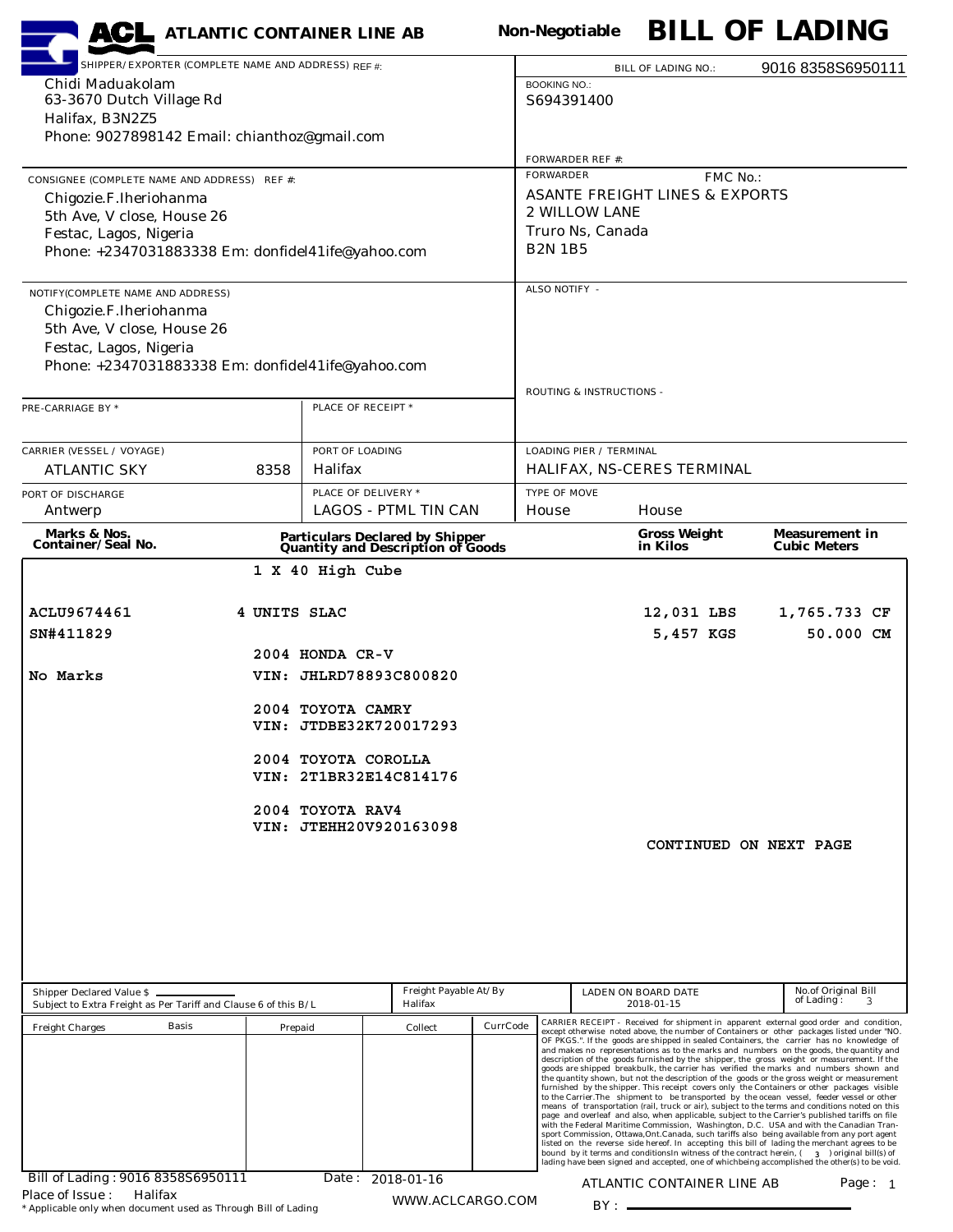| <b>ACL</b> ATLANTIC CONTAINER LINE AB                                                                                                            |         |                                              |                                                                              |          | <b>Non-Negotiable</b>          |                                                                                                                                                                                                                                                                                                                                                                                                                                                                                                                                                                                                                                                                                                                                                                                                                                                                                                                                                                                                                                                                                                                                                                                                                                                                              |          | <b>BILL OF LADING</b>                                                                                                                                                                |
|--------------------------------------------------------------------------------------------------------------------------------------------------|---------|----------------------------------------------|------------------------------------------------------------------------------|----------|--------------------------------|------------------------------------------------------------------------------------------------------------------------------------------------------------------------------------------------------------------------------------------------------------------------------------------------------------------------------------------------------------------------------------------------------------------------------------------------------------------------------------------------------------------------------------------------------------------------------------------------------------------------------------------------------------------------------------------------------------------------------------------------------------------------------------------------------------------------------------------------------------------------------------------------------------------------------------------------------------------------------------------------------------------------------------------------------------------------------------------------------------------------------------------------------------------------------------------------------------------------------------------------------------------------------|----------|--------------------------------------------------------------------------------------------------------------------------------------------------------------------------------------|
| SHIPPER/EXPORTER (COMPLETE NAME AND ADDRESS) REF #:                                                                                              |         |                                              |                                                                              |          |                                | <b>BILL OF LADING NO.:</b>                                                                                                                                                                                                                                                                                                                                                                                                                                                                                                                                                                                                                                                                                                                                                                                                                                                                                                                                                                                                                                                                                                                                                                                                                                                   |          | 9016 8358S6950111                                                                                                                                                                    |
| Chidi Maduakolam                                                                                                                                 |         |                                              |                                                                              |          | <b>BOOKING NO.:</b>            |                                                                                                                                                                                                                                                                                                                                                                                                                                                                                                                                                                                                                                                                                                                                                                                                                                                                                                                                                                                                                                                                                                                                                                                                                                                                              |          |                                                                                                                                                                                      |
| 63-3670 Dutch Village Rd<br>Halifax, B3N2Z5                                                                                                      |         |                                              |                                                                              |          | S694391400                     |                                                                                                                                                                                                                                                                                                                                                                                                                                                                                                                                                                                                                                                                                                                                                                                                                                                                                                                                                                                                                                                                                                                                                                                                                                                                              |          |                                                                                                                                                                                      |
| Phone: 9027898142 Email: chianthoz@gmail.com                                                                                                     |         |                                              |                                                                              |          |                                |                                                                                                                                                                                                                                                                                                                                                                                                                                                                                                                                                                                                                                                                                                                                                                                                                                                                                                                                                                                                                                                                                                                                                                                                                                                                              |          |                                                                                                                                                                                      |
|                                                                                                                                                  |         |                                              |                                                                              |          | FORWARDER REF #:               |                                                                                                                                                                                                                                                                                                                                                                                                                                                                                                                                                                                                                                                                                                                                                                                                                                                                                                                                                                                                                                                                                                                                                                                                                                                                              |          |                                                                                                                                                                                      |
| CONSIGNEE (COMPLETE NAME AND ADDRESS) REF #:                                                                                                     |         |                                              |                                                                              |          | <b>FORWARDER</b>               | <b>ASANTE FREIGHT LINES &amp; EXPORTS</b>                                                                                                                                                                                                                                                                                                                                                                                                                                                                                                                                                                                                                                                                                                                                                                                                                                                                                                                                                                                                                                                                                                                                                                                                                                    | FMC No.: |                                                                                                                                                                                      |
| Chigozie.F.Iheriohanma<br>5th Ave, V close, House 26                                                                                             |         |                                              |                                                                              |          | 2 WILLOW LANE                  |                                                                                                                                                                                                                                                                                                                                                                                                                                                                                                                                                                                                                                                                                                                                                                                                                                                                                                                                                                                                                                                                                                                                                                                                                                                                              |          |                                                                                                                                                                                      |
| Festac, Lagos, Nigeria                                                                                                                           |         |                                              |                                                                              |          | Truro Ns, Canada               |                                                                                                                                                                                                                                                                                                                                                                                                                                                                                                                                                                                                                                                                                                                                                                                                                                                                                                                                                                                                                                                                                                                                                                                                                                                                              |          |                                                                                                                                                                                      |
| Phone: +2347031883338 Em: donfidel41ife@yahoo.com                                                                                                |         |                                              |                                                                              |          | <b>B2N 1B5</b>                 |                                                                                                                                                                                                                                                                                                                                                                                                                                                                                                                                                                                                                                                                                                                                                                                                                                                                                                                                                                                                                                                                                                                                                                                                                                                                              |          |                                                                                                                                                                                      |
| NOTIFY(COMPLETE NAME AND ADDRESS)                                                                                                                |         |                                              |                                                                              |          | ALSO NOTIFY -                  |                                                                                                                                                                                                                                                                                                                                                                                                                                                                                                                                                                                                                                                                                                                                                                                                                                                                                                                                                                                                                                                                                                                                                                                                                                                                              |          |                                                                                                                                                                                      |
| Chigozie.F.Iheriohanma                                                                                                                           |         |                                              |                                                                              |          |                                |                                                                                                                                                                                                                                                                                                                                                                                                                                                                                                                                                                                                                                                                                                                                                                                                                                                                                                                                                                                                                                                                                                                                                                                                                                                                              |          |                                                                                                                                                                                      |
| 5th Ave, V close, House 26<br>Festac, Lagos, Nigeria                                                                                             |         |                                              |                                                                              |          |                                |                                                                                                                                                                                                                                                                                                                                                                                                                                                                                                                                                                                                                                                                                                                                                                                                                                                                                                                                                                                                                                                                                                                                                                                                                                                                              |          |                                                                                                                                                                                      |
| Phone: +2347031883338 Em: donfidel41ife@yahoo.com                                                                                                |         |                                              |                                                                              |          |                                |                                                                                                                                                                                                                                                                                                                                                                                                                                                                                                                                                                                                                                                                                                                                                                                                                                                                                                                                                                                                                                                                                                                                                                                                                                                                              |          |                                                                                                                                                                                      |
|                                                                                                                                                  |         |                                              |                                                                              |          | ROUTING & INSTRUCTIONS -       |                                                                                                                                                                                                                                                                                                                                                                                                                                                                                                                                                                                                                                                                                                                                                                                                                                                                                                                                                                                                                                                                                                                                                                                                                                                                              |          |                                                                                                                                                                                      |
| PRE-CARRIAGE BY *                                                                                                                                |         | PLACE OF RECEIPT *                           |                                                                              |          |                                |                                                                                                                                                                                                                                                                                                                                                                                                                                                                                                                                                                                                                                                                                                                                                                                                                                                                                                                                                                                                                                                                                                                                                                                                                                                                              |          |                                                                                                                                                                                      |
| <b>CARRIER (VESSEL / VOYAGE)</b>                                                                                                                 |         | PORT OF LOADING                              |                                                                              |          | <b>LOADING PIER / TERMINAL</b> |                                                                                                                                                                                                                                                                                                                                                                                                                                                                                                                                                                                                                                                                                                                                                                                                                                                                                                                                                                                                                                                                                                                                                                                                                                                                              |          |                                                                                                                                                                                      |
| <b>ATLANTIC SKY</b>                                                                                                                              | 8358    | Halifax                                      |                                                                              |          |                                | HALIFAX, NS-CERES TERMINAL                                                                                                                                                                                                                                                                                                                                                                                                                                                                                                                                                                                                                                                                                                                                                                                                                                                                                                                                                                                                                                                                                                                                                                                                                                                   |          |                                                                                                                                                                                      |
| PORT OF DISCHARGE                                                                                                                                |         | PLACE OF DELIVERY *                          |                                                                              |          | <b>TYPE OF MOVE</b>            |                                                                                                                                                                                                                                                                                                                                                                                                                                                                                                                                                                                                                                                                                                                                                                                                                                                                                                                                                                                                                                                                                                                                                                                                                                                                              |          |                                                                                                                                                                                      |
| Antwerp                                                                                                                                          |         |                                              | LAGOS - PTML TIN CAN                                                         |          | House                          | House                                                                                                                                                                                                                                                                                                                                                                                                                                                                                                                                                                                                                                                                                                                                                                                                                                                                                                                                                                                                                                                                                                                                                                                                                                                                        |          |                                                                                                                                                                                      |
| Marks & Nos.<br>Container/Seal No.                                                                                                               |         |                                              | <b>Particulars Declared by Shipper<br/>Quantity and Description of Goods</b> |          |                                | <b>Gross Weight</b><br>in Kilos                                                                                                                                                                                                                                                                                                                                                                                                                                                                                                                                                                                                                                                                                                                                                                                                                                                                                                                                                                                                                                                                                                                                                                                                                                              |          | <b>Measurement in</b><br><b>Cubic Meters</b>                                                                                                                                         |
|                                                                                                                                                  |         | <b>AGAINST PROPER</b><br>IDENTIFICATION ONLY | CONSIGNEE FREE OF ORIGINALS                                                  |          |                                |                                                                                                                                                                                                                                                                                                                                                                                                                                                                                                                                                                                                                                                                                                                                                                                                                                                                                                                                                                                                                                                                                                                                                                                                                                                                              |          |                                                                                                                                                                                      |
| 4 PIECE(S)<br><b>TOTALS</b>                                                                                                                      |         |                                              |                                                                              |          |                                | 12,031 LBS<br>5,457 KGS                                                                                                                                                                                                                                                                                                                                                                                                                                                                                                                                                                                                                                                                                                                                                                                                                                                                                                                                                                                                                                                                                                                                                                                                                                                      |          | 1,765.733 CF<br>50.000 CM                                                                                                                                                            |
|                                                                                                                                                  |         |                                              |                                                                              |          |                                |                                                                                                                                                                                                                                                                                                                                                                                                                                                                                                                                                                                                                                                                                                                                                                                                                                                                                                                                                                                                                                                                                                                                                                                                                                                                              |          |                                                                                                                                                                                      |
| CAED: 01S586PC775620180100002                                                                                                                    |         |                                              |                                                                              |          |                                |                                                                                                                                                                                                                                                                                                                                                                                                                                                                                                                                                                                                                                                                                                                                                                                                                                                                                                                                                                                                                                                                                                                                                                                                                                                                              |          |                                                                                                                                                                                      |
| Quote/Service Contract No : Q1-709156-03/1<br>**ALL PORTS<br>DUTIES.WE THE CARRIER/AGENTS SHALL NOT BE HELD RESPONSIBLE FOR MISSING OR INCORRECT |         |                                              |                                                                              |          |                                | - NO VEHICLES- THE CONSIGNEE WILL BE RESPONSIBLE FOR ALL COST IMPORT<br>CONTINUED ON NEXT PAGE                                                                                                                                                                                                                                                                                                                                                                                                                                                                                                                                                                                                                                                                                                                                                                                                                                                                                                                                                                                                                                                                                                                                                                               |          |                                                                                                                                                                                      |
| Shipper Declared Value \$<br>Subject to Extra Freight as Per Tariff and Clause 6 of this B/L                                                     |         |                                              | Freight Payable At/By<br>Halifax                                             |          |                                | LADEN ON BOARD DATE<br>2018-01-15                                                                                                                                                                                                                                                                                                                                                                                                                                                                                                                                                                                                                                                                                                                                                                                                                                                                                                                                                                                                                                                                                                                                                                                                                                            |          | No.of Original Bill<br>of Lading:                                                                                                                                                    |
| <b>Basis</b><br><b>Freight Charges</b>                                                                                                           | Prepaid |                                              | Collect                                                                      | CurrCode |                                |                                                                                                                                                                                                                                                                                                                                                                                                                                                                                                                                                                                                                                                                                                                                                                                                                                                                                                                                                                                                                                                                                                                                                                                                                                                                              |          | CARRIER RECEIPT - Received for shipment in apparent external good order and condition,<br>except otherwise noted above, the number of Containers or other packages listed under "NO. |
|                                                                                                                                                  |         |                                              |                                                                              |          |                                | OF PKGS.". If the goods are shipped in sealed Containers, the carrier has no knowledge of<br>and makes no representations as to the marks and numbers on the goods, the quantity and<br>description of the goods furnished by the shipper, the gross weight or measurement. If the<br>goods are shipped breakbulk, the carrier has verified the marks and numbers shown and<br>the quantity shown, but not the description of the goods or the gross weight or measurement<br>furnished by the shipper. This receipt covers only the Containers or other packages visible<br>to the Carrier. The shipment to be transported by the ocean vessel, feeder vessel or other<br>means of transportation (rail, truck or air), subject to the terms and conditions noted on this<br>page and overleaf and also, when applicable, subject to the Carrier's published tariffs on file<br>with the Federal Maritime Commission, Washington, D.C. USA and with the Canadian Tran-<br>sport Commission, Ottawa, Ont. Canada, such tariffs also being available from any port agent<br>listed on the reverse side hereof. In accepting this bill of lading the merchant agrees to be<br>bound by it terms and conditions<br>In witness of the contract herein, $(3)$ original bill(s) of |          | lading have been signed and accepted, one of whichbeing accomplished the other(s) to be void.                                                                                        |
| Bill of Lading: 9016 8358S6950111<br>Halifax<br>Place of Issue:                                                                                  |         |                                              | Date: 2018-01-16                                                             |          |                                | ATLANTIC CONTAINER LINE AB                                                                                                                                                                                                                                                                                                                                                                                                                                                                                                                                                                                                                                                                                                                                                                                                                                                                                                                                                                                                                                                                                                                                                                                                                                                   |          | Page: $2$                                                                                                                                                                            |
| * Applicable only when document used as Through Bill of Lading                                                                                   |         |                                              | WWW.ACLCARGO.COM                                                             |          |                                | $BY:$ —                                                                                                                                                                                                                                                                                                                                                                                                                                                                                                                                                                                                                                                                                                                                                                                                                                                                                                                                                                                                                                                                                                                                                                                                                                                                      |          |                                                                                                                                                                                      |